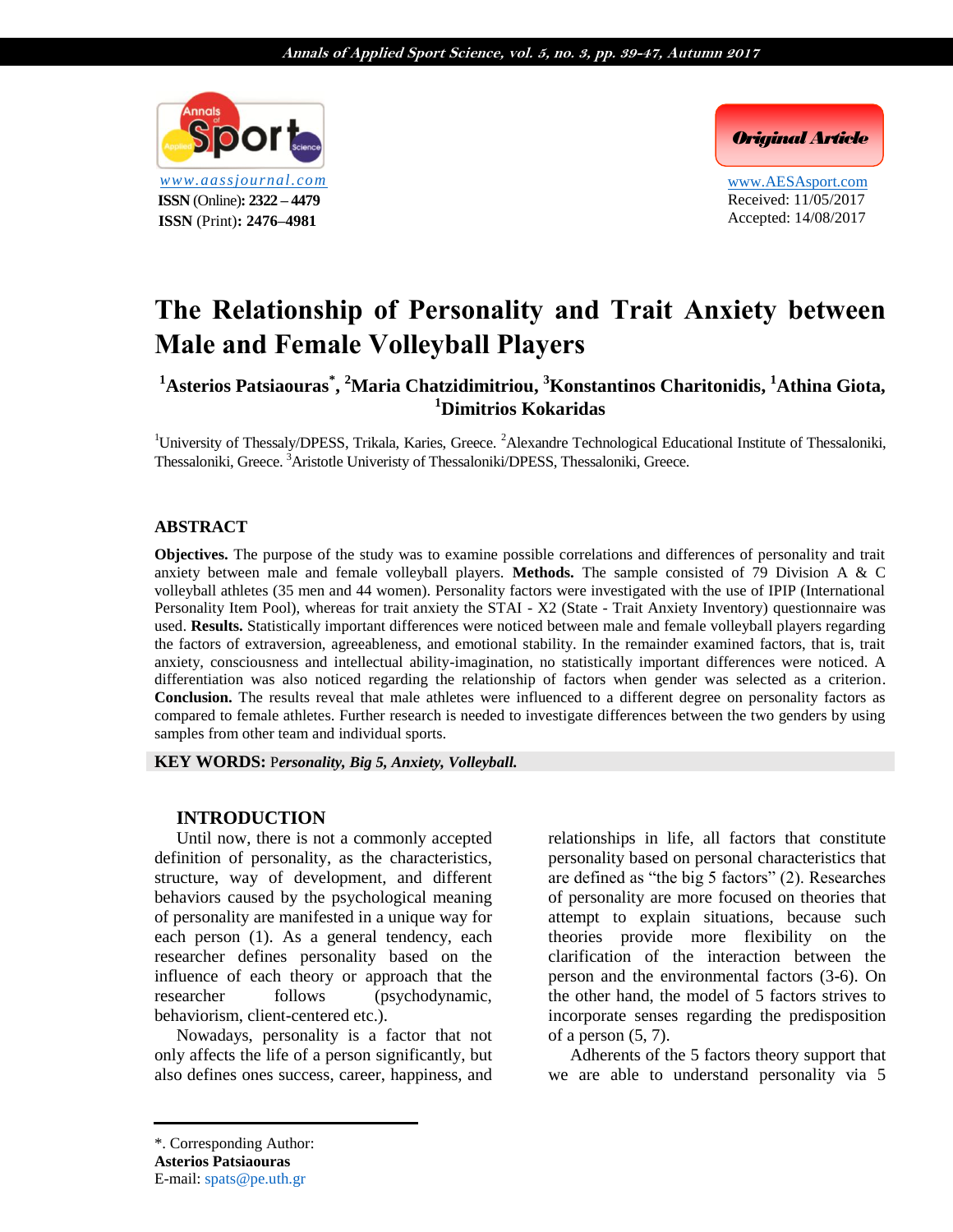general factors of predisposition, which are: 1) extraversion (cordiality, sociability, confidence, activity, research of emotions, positive emotions), 2) neuroticism (anxiety, aggression, sadness, shyness, vulnerability, impulsiveness), 3) intellectual ability - imagination (imagination, openness to experience, esthete, emotions, intensity, ideas, principles, 4) agreeableness (confidence, compliance, sensitization, frankness, altruism, humility), and 5) consciousness (will, reliability, assiduity, consistent with authorities, ambitions, persistence, thoughtfulness) (8-10).

According to Costa and McCrae (1997) "the big 5 factors" are the same both for different civilizations and for different languages (2). This, in turn, proves their globalization, with the score and self-evaluation that a person achieves remaining stable throughout life. Nevertheless, some researchers do not support the globalization of the 5 factors, as the model is based on an unauthorized selection process through interrelations of empirical factors (11, 12).

The above model was applied as a theoretical framework by many researchers to explain the meaning of personality, which was incorporated into their questionnaires. According to Hofstee, De Raad, and Goldberg (1992), studies that derive from 3 domains contributed to the model of 5 factors (13). These domains include the analysis of factors in lingual concepts, the relationship between the questionnaires of predisposition with other questionnaires and scales of evaluation, and the analysis of the genetic characteristics of personality.

# *Feasible points of the big 5 factors theory*

Researchers, who focus on the effect of predisposition factors in personality, recognize that human behavior is not only complicated but also influenced by predisposition. Reviewing the literature, Pervin (1993) concluded that there are three different hypotheses – offshoots regarding the model of 5 factors (5). a) The basic lingual hypothesis, supporting that all important personal differences will be ascertained by studying and decoding the human language (14). b) The hypothesis that environment is determinant to personal development, supporting at the same time that the environmental effect does not influence at the same degree the

members of a specific family (6, 15). c) The hypothesis based on the evolutionary theory, which supports the genetic predisposition so as to solve the problems of the theory (1, 16).

However, some researchers (17) support that there is a relationship between the effects of genetic, physiology and evolutionary hypotheses. This theory moves in the domain of psychology, personality and biology, and has probably the potential to add enough elements to future research efforts on human behavior. McCrae and Costa (1997) claim that personality is significantly determined by genes, is inherited, and it is not significantly affected by the environment or nurture (4, 18). Moreover, Jacob *et al.* (2005) revealed that a diverse gene is relevant to neuroticism (19), while other researchers have already found a gene relevant to extraversion (19, 20).

*Unfeasible points of the big 5 factors theory* 

Some researchers support that it is feasible to describe an individual's personality by using less than 5 factors (8). Others claim that more factors are needed, approximately 7 (such as honesty and dependence or readiness for risk taking), in order to evaluate reliably the meaning of personality (11, 21). Pervin (1993) who studied relative theorists of personality (3,16), concluded that many researchers studying predisposition characteristics claim that personality consists of more than 5 important factors, such as selfimage, self-perception, cognitive styles and unconscious (5).

In addition, there is great thoughtfulness and hesitation regarding the ability of people to describe reliably and validly themselves on selfevaluation questionnaires (9). Furthermore, when the sample of the examined participants derives from various populations, then, it is obvious, that both the assessment and the evaluation of these factors are difficult to measure (12).

The model of 5 basic factors is focused on the stability of personality hence it does not allow discussion regarding the possibilities and the ways of personality change. Also, the denomination of the big 5 factors is not a common belief by all researchers. On one hand, they all accept extraversion and neuroticism, but on the other hand they disagree regarding the denomination of the rest 3 factors. Especially,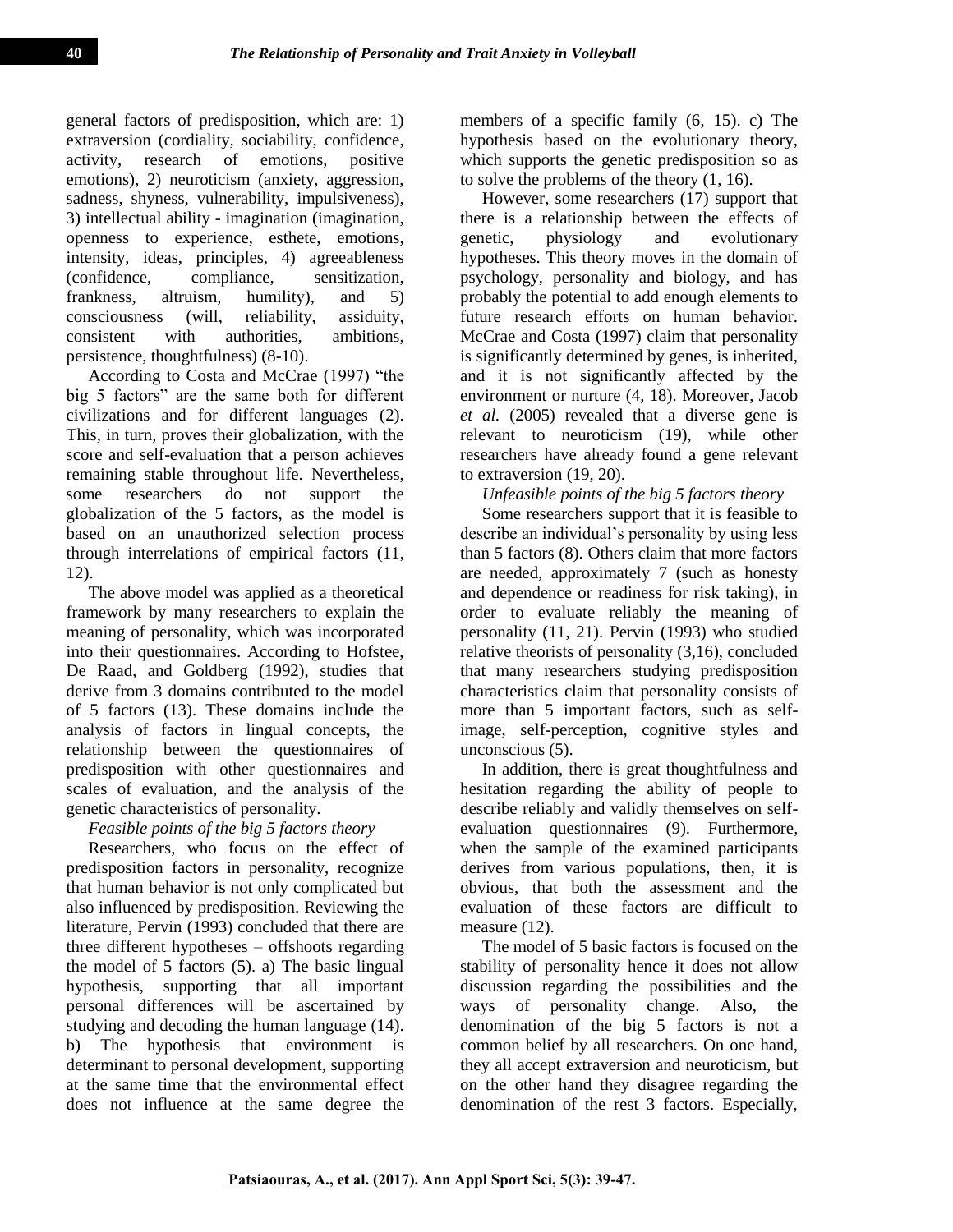# *Personality and athletics*

In the past, studying athletes' personality was one of the main areas of research by many scientists (22). Initially, personality researchers strived to ascertain the effect of sport participation on personality levels. However, due to methodological restrictions such as small samples, evaluation of participation only in one sport and type 1 errors, the studies finally redirected into other theoretical frames, such as ways in which personality affects the motivation of a person to participate in sports (22, 23).

Nevertheless, more and more researchers develop new ways to evaluate personality such as the big 5 factors model (24). Hence, relative research in sports has not investigated this model in depth yet. According to Kane (1978), there is a type of athletic personality, which differs from the general population in specific features, characterized by leadership abilities, socialization, self-confidence, social status, low levels of stress, high emotional stability, non autocratic behavior and resistance in pain (25). According to Morgan (1980), personality characteristics are able to explain athlete's performance at 20% to 45% and along with other theoretical approaches they predict behavior (26). Furthermore, Garland and Barry (1990) found that personality factors such as emotional stability, dependence on the team and preparation for hardness, are able to predict performance of high level college football players (27). Also, the results of the Piedmont, Hill, and Blanco (1999) study applying the model of big 5 factors to predict athletic performance, revealed that neuroticism and consciousness are significantly related to athletic performance (28).

In other studies conducted, they recorded minor -if any-personality changes especially when participants were children (more stable emotionally and extravert). Consequently, one cannot claim that these changes are due to sport participation or age and maturation process from childhood to adolescence (23,29,30-32).

*Anxiety and sports*

In theory, especially in sports, anxiety is separated into trait anxiety and state anxiety, as well as, into cognitive and somatic anxiety (33).

Trait anxiety, a stable characteristic of personality, is an important factor in the sport domain. It is a fact and often obvious in everyday practice, when male and female athletes doubt about their ability level, self and succession in a game or not. According to many researchers, anxiety influence in a negative way the performance of an athlete during the game (34). Theodorakis, Goudas, and Papaioannou (2001) support that two factors are responsible for the presence of anxiety in sports, the uncertainty regarding the outcome and the importance of the outcome as perceived by the athlete (35).

Uncertainty regarding the outcome is further determined by four factors: a) whether there is a specific criterion according to which athletes judge their performance. b) The ability to appreciate their abilities accurately. c) The ability to evaluate the fact that their performance is in accordance with their abilities. d) Whether they believe that their performance will define the outcome of the game (36).

Another significant factor, responsible for the presence of anxiety for both male and female athletes, is reduced self-confidence. In cases that athletes doubt about their abilities and performance during a game, they are vulnerable to anxiety appearance. According to Yan Lan and Gill (1984), and Krane, Williams, and Feltz (1992), there is an interactive negative relationship between self-confidence and cognitive and somatic anxiety prior games (37,38). As Samulski (1987) noted, athletes feel anxiety due to several reasons (39). These include inadequate preparation, expected anticipations, presence of a strong opponent, disappointment after defeat, danger of injury, new and unfamiliar circumstances, and the relationships developed between players as well as their effect on the team.

In the present study the relationship between trait anxiety and the remainder factors of personality was selected for examination, bearing in mind that trait anxiety is important for volleyball players as it contributes to their performance and composes a relatively stable characteristic. Furthermore, there is a lack of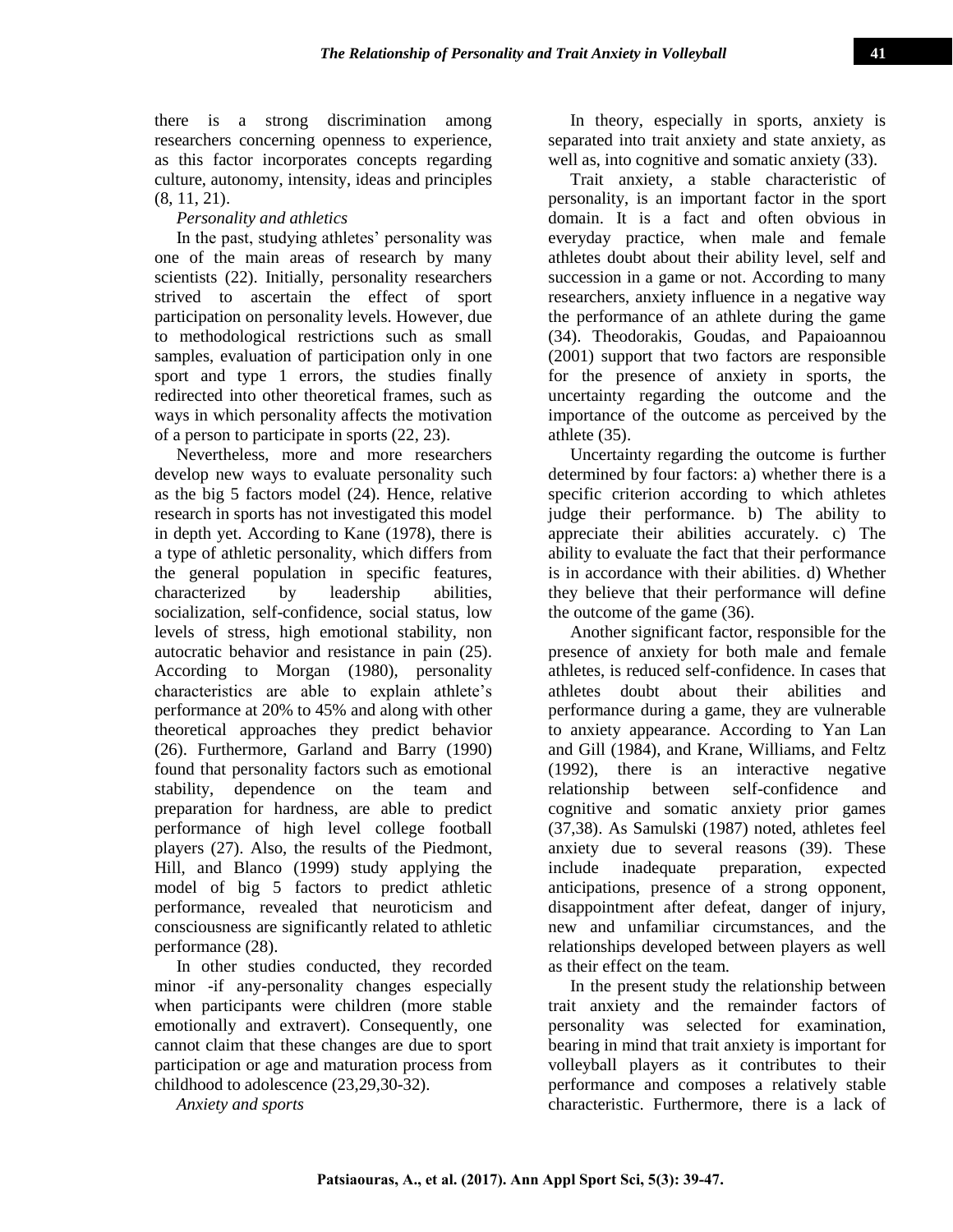research especially in volleyball sport examining the connection between anxiety and personality.

The purpose of the present study was to examine the relationship of trait anxiety and personality between male and female volleyball players as well as the relationship between trait anxiety and the remainder factors of the questionnaire describing the big 5 factors, both in the overall sample of the participants and between male and female volleyball players.

## **MATERIALS AND METHODS**

Participants. The sample consisted of 79 volleyball athletes (35 men, 44 women). The mean age was 24.94 years for men  $(SD = 3.71)$ and 19.27 years for women  $(SD = 4.39)$ . All male volleyball athletes participated in the C National Divisionchampionship, while female athletes participated in A1, A2 and B National Divisionsin Greece.

#### *Instruments*

**International Personality Item Pool.** The IPIP questionnaire (14,40,41) was selected in order to evaluate the below 5 basic personality factors: 1) extraversion, 2) agreeableness, 3) consciousness, 4) emotional stability – neuroticism, and 5) intellectual ability – imagination. The questionnaire consists of 50 questions. Reliability of factors (Cronbach's alpha values), ranges from  $a = .79$ , for the factor consciousness, to  $a = .87$ , for the factor extraversion (42), while retest reliability, factor structure, and convergent and discriminate validity have been further proven (43). In this study, Cronbach's alpha values ranged from .72, for intellectual ability – imagination, to .81, for emotional stability. As mentioned by Tsaousis and Nikolaou (2001), the Greek version of IPIP has very good psychometric characteristics (44). However, it still remains to examine the structure validity of the questionnaire for the Greek population through confirmatory factor analysis. Examples regarding the questions that evaluate each factor include: 'I am the life of the party' for extraversion, 'I feel little concern for others' for agreeableness, 'I am always prepared' for consciousness, 'I am easily stressed' for emotional stability – neuroticism and 'I have a rich vocabulary' for intellectual ability – imagination. Responses were given at a 5 point Likert typescale, rangingfrom 1(disagree) to 5(agree).

**Trait Anxiety Questionnaire.** State – Trait Anxiety instrument consists of 20 questions that evaluate general trait anxiety as a stable characteristic of personality that is assumed as an attribute, an aptitude or a tendency of a person (45). High levels in the above scale are noticed for those who tend to receive and interpret social situations as more threatening, as well as, to react with intensity in difficult situations. Cronbach's alpha values for the trait anxiety scale (e.g. 'I feel pleasantly') in Greek populations ranges from .84 to .86, while its validity has already been proven (46,47). Participants were called to answer at a 4 point Likert type scale, ranging from 1(almost never) to 4(almost always).

**Procedure.** Ouestionnaires were distributed to male and female athletes in volleyball courts after the end of their training, with total time needed to complete the questionnaire ranging from 15 to 25 minutes. Research participation of the volleyball athletes was voluntary and questionnaires were anonymous and confidential.

**Statistical Analysis.** Statistical analysis was conducted using the 19.00 SPSS version and included Cronbach's α reliability analysis and components' correlation using Pearson's r. Differences between genders of the participants (males-females) and age differences were analyzed using t-test for independent samples and One-way ANOVA. Significance level was set at 5% ( $p<0.05$ ).

## **RESULTS**

Descriptive statistics of trait anxiety and personality factors between male and female volleyball players is shown in Table 1. The results showed statistical significant differences for extraversion  $t=-2.17$ ,  $df=77$ ,  $p=0.033$ , agreeableness  $t=4.02$ ,  $df=77$ ,  $p=0.001$ , and emotional stability t=-2.16,  $df=77$ , p=0.034 factors. No statistical significant differences were noticed between male and female volleyball athletes for trait anxiety, consciousness and intellectual ability – imagination. It seems that male participants exhibit less extraversion and agreeableness but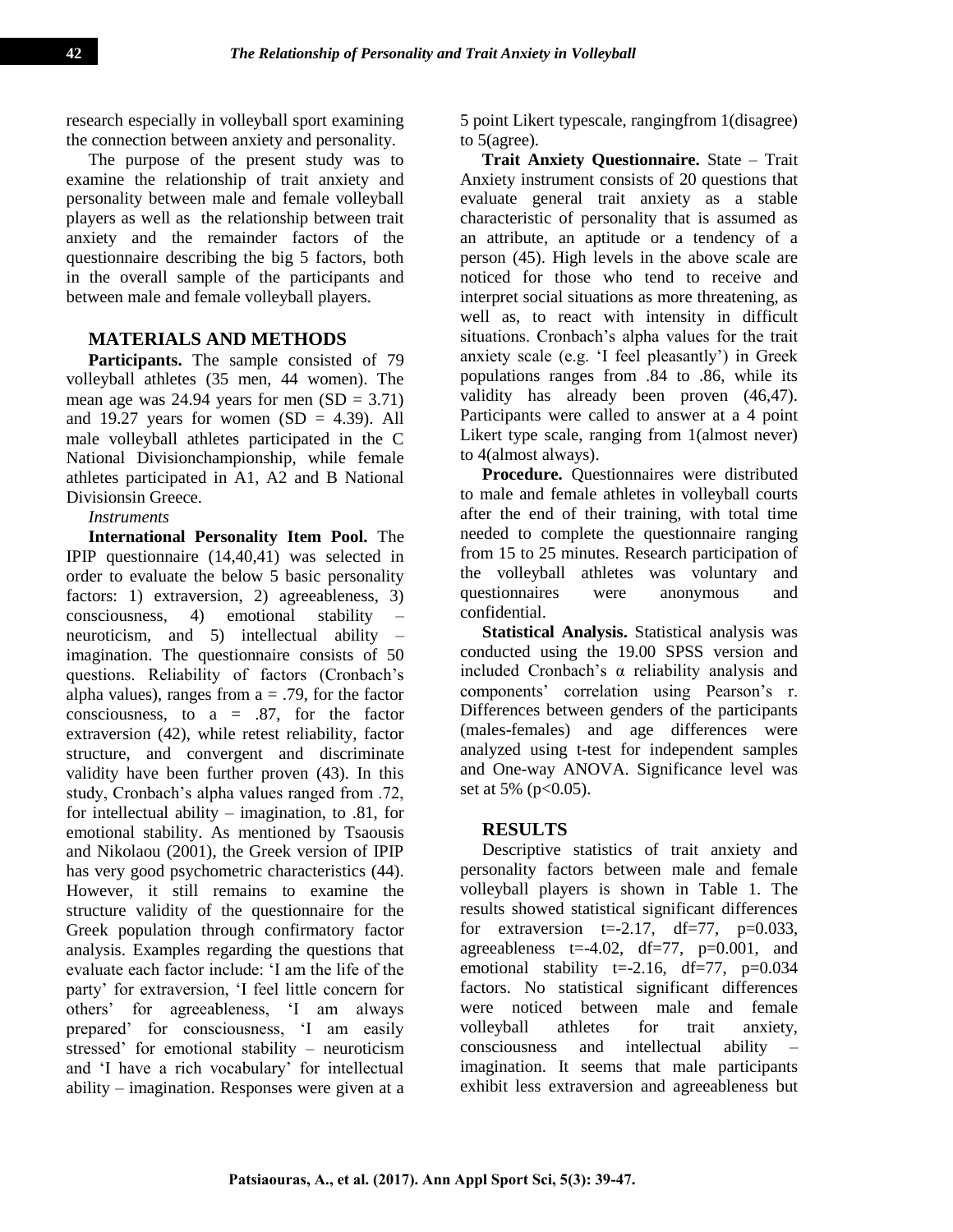show more emotional stability compared to female volleyball players.

Using the age differences pattern according to Donnellan and Lucas, (2008) (e.g. 15-19 years old, 20-29 years old and 30-39 years old) (48), no statistical significant differences were observed between the above mentioned age ranges or between each gender separately using one-way ANOVA with Bonferroni adjustment.

| Table 1. Descriptive statistics of Trait Anxiety and Personality factors between male and female volleyball players |                  |                  |                   |  |  |  |  |  |
|---------------------------------------------------------------------------------------------------------------------|------------------|------------------|-------------------|--|--|--|--|--|
|                                                                                                                     | Mean &SD         | Mean &SD         | Mean &SD          |  |  |  |  |  |
| Factors                                                                                                             | $(N=79)$         | $MEN(N=35)$      | WOMEN $(N=44)$    |  |  |  |  |  |
| <b>Trait Anxiety</b>                                                                                                | $38.41 \pm 8.11$ | $37.62 + 7.35$   | $39.05 + 8.71$    |  |  |  |  |  |
| Extraversion                                                                                                        | $34.23 \pm 9.72$ | $31.63 \pm 6.84$ | $36.30 \pm 11.16$ |  |  |  |  |  |
| Agreeableness                                                                                                       | $41.30 \pm 6.02$ | $38.51 \pm 6.78$ | $43.52 + 4.23$    |  |  |  |  |  |
| Consciousness                                                                                                       | $36.24 \pm 6.96$ | $34.86 \pm 6.87$ | $37.34 \pm 6.91$  |  |  |  |  |  |
| <b>Emotional Stability</b>                                                                                          | $29.75 \pm 7.91$ | $31.86 \pm 7.84$ | $28.07 \pm 7.63$  |  |  |  |  |  |
| Intellectual Ability – Imagination                                                                                  | $37.03 \pm 5.83$ | $37.14 \pm 5.89$ | $36.93 \pm 5.85$  |  |  |  |  |  |

The relationship between personality and trait anxiety factors were examined initially for all participants of the study as a whole (Table 2) and then for male and female volleyball athletes separately (Table 3). Correlation analysis Pearson *r* was applied to determine the relationship among the examined factors. Results showed a strong negative relationship between trait anxiety and emotional stability ( $r = -0.66$ ,  $p <$ .001), and a negative linear relationship between trait anxiety and intellectual ability – imagination  $(r = -.34, p < .001)$ . The factor extraversion was found to be positively related to social acceptable behavior ( $r = .24$ ,  $p < .05$ ) and intellectual ability – imagination ( $r = .26$ ,  $p <$ .05). Agreeableness (*r* = .24, *p* < .05), consciousness  $(r = .30, p < .05)$  and emotional stability  $(r = .23, p < .05)$  were all factors positively related with intellectual ability – imagination.

Correlation results between personality and trait anxiety tfactors of for male and female volleyball players separately (Table 3), revealed trait anxiety as negatively associated with the factors of emotional stability ( $r = -.70, p < .001$ ) and intellectual ability – imagination ( $r = -.56$ , *p*< ,001) for male athletes. As for female athletes, a strong negative linear relationship was only noticed between trait anxiety and emotional stability factors  $(r = -.64, p < .001)$ . Agreeableness was positively associated with emotional stability for male athletes ( $r = .45$ ,  $p <$ .001), while for female athletes, a negative linear relationship between agreeableness and emotional stability was noted but to the extent it was statistically significant. Moreover, agreeableness was positively associated with intellectual ability – imagination ( $r = .43$ ,  $p <$ .001) for female athletes, while no relevant linear relationship for male volleyball athletes was noticed. Finally, the factor consciousness was positively associated with intellectual ability  $-$  imagination only for male athletes ( $r = .43$ ,  $p <$ .05) while there was not a relevant linear relationship recorded for female volleyball athletes.

| Factors                               |                          |                   |        |         | n       |
|---------------------------------------|--------------------------|-------------------|--------|---------|---------|
| 1. Trait anxiety                      | $-.16$                   | $-.02$            | $-.17$ | $-66**$ | $-34**$ |
| 2. Extraversion                       | $\overline{\phantom{a}}$ | $.24*$            | .00    | .09     | $.26*$  |
| 3. Agreeableness                      |                          | $\qquad \qquad -$ | .10    | .04     | $.24*$  |
| 4. Consciousness                      |                          |                   |        | .13     | $.30*$  |
| 5. Emotional Stability                |                          |                   |        |         | $.23*$  |
| 6. Intellectual Ability – Imagination |                          |                   |        |         |         |
| $*_{p}$ < .05, $*_{p}$ < .001         |                          |                   |        |         |         |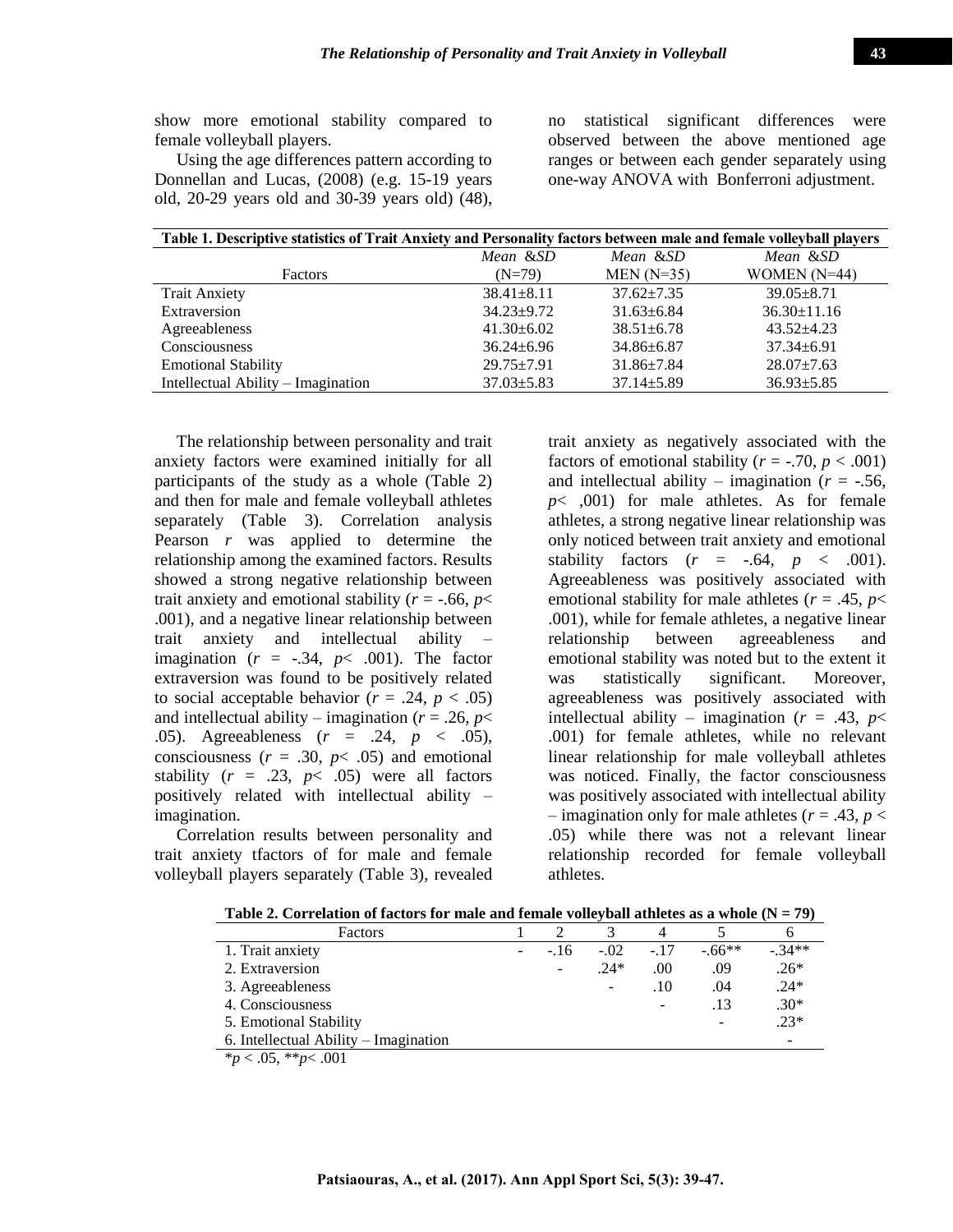| Tuble of Collemnon of the incredibled mule unit remume fone fruit utmered beput ure |                          |                          |        |                          |         |          |  |
|-------------------------------------------------------------------------------------|--------------------------|--------------------------|--------|--------------------------|---------|----------|--|
| Factors                                                                             |                          |                          |        |                          |         |          |  |
| 1. Trait anxiety                                                                    | $\overline{\phantom{a}}$ | $-.34$                   | $-.18$ | $-.29$                   | $-70**$ | $-.56**$ |  |
| 2. Extraversion                                                                     | $-.14$                   | $\overline{\phantom{0}}$ | .25    | $-.24$                   | .14     | .31      |  |
| 3. Agreeableness                                                                    | .05                      |                          | -      | .01                      | $.45**$ | .16      |  |
| 4. Consciousness                                                                    | $-.13$                   | .05                      | .06    | $\overline{\phantom{a}}$ | .16     | $.43*$   |  |
| 5. Emotional stability                                                              | $-.64**$                 | .17                      | $-.22$ | .19                      |         | .32      |  |
| 6. Intellectual ability $-$ imagination                                             | $-.20$                   | 26                       | $43**$ | .21                      |         |          |  |

**Table 3. Correlation of the factors for male and female volleyball athletes separately**

Correlation is about male athletes over the diagonal and female athletes below the diagonal, \**p*< .05, \*\**p*< .001

# **DISCUSSION AND CONCLUSION**

Overall, the results of this study did not reveal statistically significant differences between male and female volleyball athletes concerning trait anxiety, consciousness and intellectual ability – imagination. On the contrary, statistically significant differences were found between male and female athletes as regards to extraversion, agreeableness, and emotional stability factors. It appears that male athletes as compared to female athletes appear less extraverted. Τhat is less cordial and social and they search to a lesser degree for emotions regarding sport and activity. Furthermore, they appear more stable emotionally, with less anxiety, aggression and emotions of sadness, shyness and impulsivity while demonstrating less agreeableness caring less to be likeable and attractive (8).

Extraversion, together with agreeableness, can be used to describe the two dimensions of the interpersonal circumflex (49), which contains descriptions of traits relevant to interpersonal interaction. Given the importance of extraversion to the interpersonal domain as it relates to dominant contains traits such as bossy, domineering, and assertive, women as expected in this study consistently scored higher than men, with the specific traits measured fall closer to the 'dominance pole' (50).

The statistically significant differences observed for 'extraversion' and 'emotional stability – neuroticism' factors may also be related with the different competition level in agreement with Maynard *et al.* (1995), who noted that high level athletes demonstrate high 'extraversion' scores (34). The level of the female participants playing at A1, A2 and B National Division was definitely higher than the level of male athletes who played for C National

Division. In this regard, McKelvie, Lemieux, and Scout (2003), also support the notion that high level athletes are less neurotic and more extraverted compared to low level athletes (51).

Furthermore, gender differences in agreeableness may be related to gender differences in self-construal. According to Markus and Kitayama (1991), men tend to portray an independent self-construal sense of self that is separate from cognitive representations of others whereas women show a more interdependent identity in which their sense of self includes significant others (52). This gender difference is associated with motivational and behavioral differences, since women have the tendency to interconnect with social groups (53). Therefore, they may be more motivated than men to maintain social and emotional bonds by enacting more agreeable traits. No statistical significant differences were observed according to the age range of participants, in agreement with Donnellan and Lucas (2008) stating that neither gender nor education level were consistent moderators of age differences in the Big Five concept (48).

Another important conclusion emerged, is the negative relationship observed between trait anxiety with emotional stability and intellectual ability – imagination. This is similar to the case of Maynard *et al.* (1995), supporting that athletes' ability to control anxiety depends more on the 'emotional stability – neuroticism' factor than the 'extraversion' factor (34). Trait anxiety, which is an attribute and an aptitude of a person, is the reason that high level male and female volleyball athletes tend to realize situations as more threatening compared to others. Their tendency to react with anxiety and intensity on difficult situations is negatively associated with aggression, vulnerability and impulsiveness, as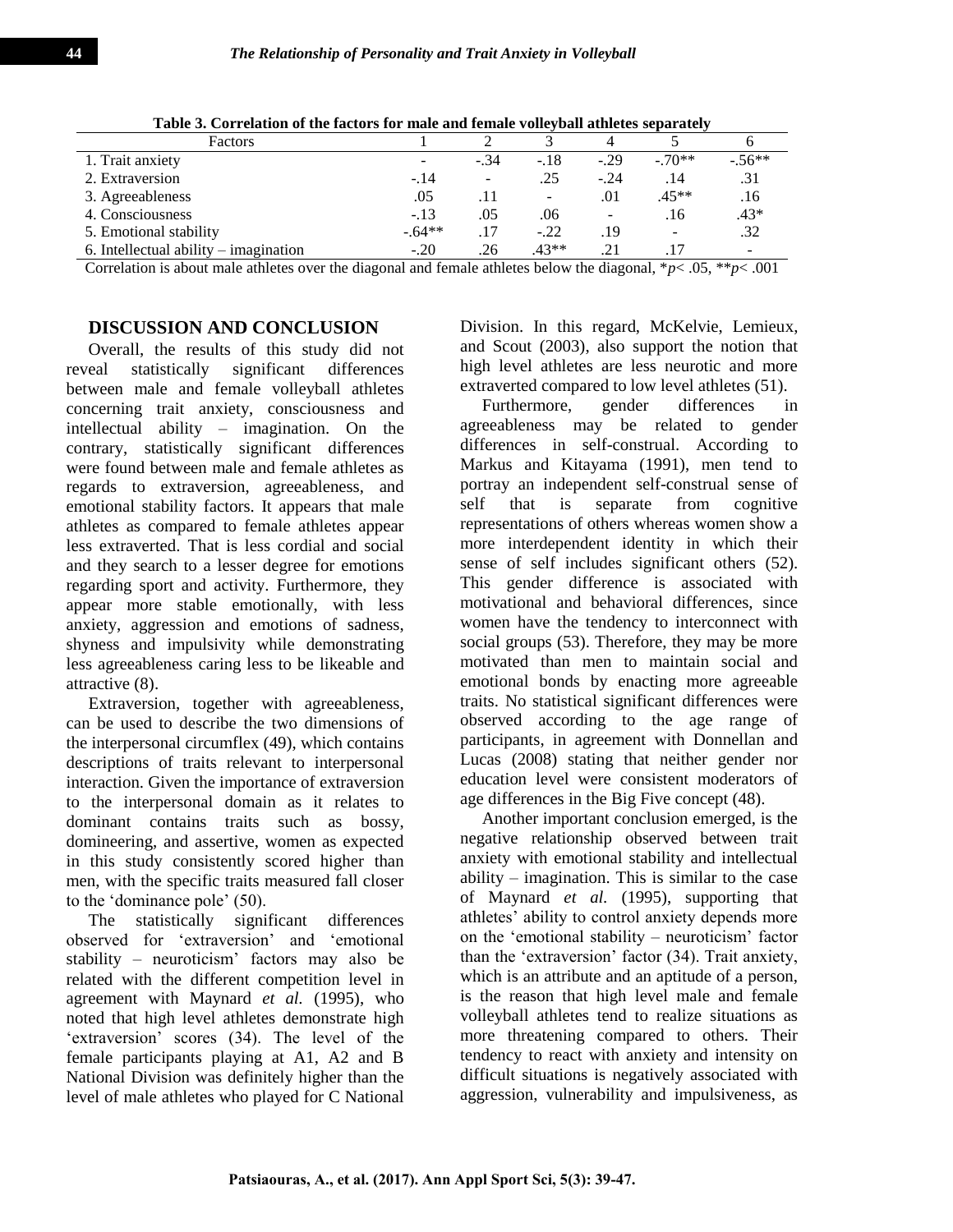well as with their cognitive skills and the educational level of both male and female athletes. Extraversion was positively correlated at a low degree with agreeableness and intellectual ability – imagination. Cordiality, confidence, research of emotions, are values that affect -and are affected- by the agreeableness male and female volleyball athletes demonstrate, the satisfaction they feel during participation in sports, and probably their educational level.

Agreeableness, consciousness and emotional stability are all values also showed to exhibit low positive correlation with intellectual ability – imagination (54). Sociability, social activity – behavior and feelings that male and female volleyball athletes both receive and externalizeis positively associated with openness to experience due to team participation. The deep sense of duty and eagerness athletes demonstrate during training and official games, deriving from their commitment to participation in sport are not only positively associated but also affect and are affected by their intellectual ability and imagination (50). Anxiety control, aggression, vulnerability and impulsiveness are also factors influenced by their intellectual ability to handle situations.

A main conclusion emerged from the present study is the discrimination noted between the factors of personality and gender of participants. In addition, there was a discrimination regarding the results of correlation analysis between the factors of personality and trait anxiety, in cases that gender was considered a criterion.

The practical implication of this study is directly connected with everyday volleyball coaching. Since women players are more sociable but less emotionally stable the coach should focus more on developing a good climate and cohesion of the team whereas in male volleyball teams coaches should focus more on task and maximization of individual performance and less on social context.

Results of the present study are limited to volleyball and team sports only. Consequently, research on individual sports is needed to further investigate any essential differences. Further researches using larger samples and applying additional instruments which are more sensitive to describe individual personality differences should also be developed. In addition intercultural differences should also be taken into account to identify possible and investigate further the relationship of personality with other factors such as encouragement and athletic acknowledgement.

Personality scores used in our investigation were obtained via self-report. Thus, our findings indicate gender differences in how men and women volleyball players perceive themselves, but do not necessarily reflect how they are perceived by others concerning their actual behavioral tendencies. Future research should therefore explore gender differences in peerreports of these personality traits. Additionally, behavioral or implicit measures of personality could be used to investigate whether the same pattern of gender differences exist when researches shift beyond measuring personality through questionnaires (50).

# **APPLICABLE REMARKS**

- In everyday volleyball coaching women players are more sociable but less emotionally stable, so the coach should focus more on developing a good climate and cohesion of the team.
- In male volleyball teams coaches should focus more on task and maximization of individual performance and less on social context.

## **REFERENCES**

- 1. Tooby J, Cosmides L. On the universality of human nature and the uniqueness of the individual: The role of genetics and adaptation. Journal of Personality. 1990; 58: 17-67.
- 2. Costa PTJr, McCrae RR. Stability and change in personality assessment: the revised NEO Personality Inventory in the year 2000. Journal of Personality Assessment. 1997; 68(1): 86-94.
- 3. McAdams DP. What do we know when we know a person? Journal of Personality. 1995; 63:365-396.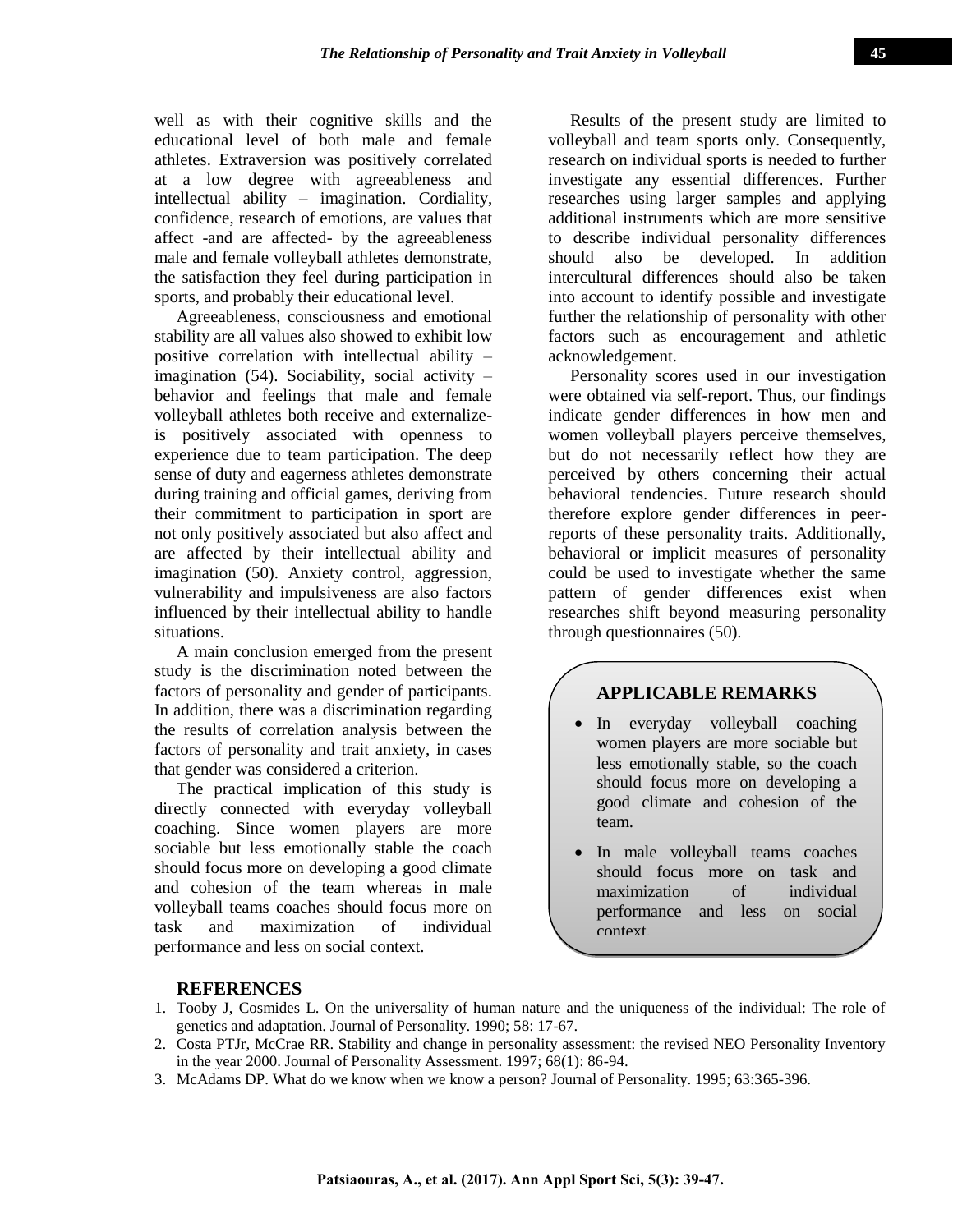- 4. McCrae RR, Costa PTJr. Personality trait structure as a human universal. American Psychologist. 1997; 52: 509- 516.
- 5. Pervin LA. Persönlichkeitstheorien. München: Ernst Reinhardt Verlag; 1993.
- 6. Plomin R. The role of inheritance in behavior. Science. 1990; 248: 183-188.
- 7. Norman WT. Toward an adequate taxonomy of personality attributes: Replicated factor structure in peer nomination personality ratings. Journal of Abnormal and Social Psychology. 1963; 66: 574-583.
- 8. Digman JM. Higher order factors of the Big Five. Journal of Personality and Social Psychology. 1997; 73: 1246- 1256.
- 9. Saucier G, Georgiades S, Tsaousis I, Goldberg RL. The Factor Structure of Greek Personality Adjectives. Journal of Personality And Social Psychology. 2005; 88(5).
- 10. Tsaousis I, Kerpelis P. The Traits Personality Questionnaire 5 (TPQue5): The psychometric evaluation of a shortened version. European Journal of Psychological Assessment. 2004; 20(3): 180-191.
- 11.Becker P, Kupsch M.. The four-plus-X factor model for the description of normal and disordered personality as an alternative to the five-factor model: A test of two models. Trierer Psychologische Berichte. 2002; Band 29, Heft 6.
- 12.Block J. A contrarian view of the five-factor approach to personality description. Psychological Bulletin. 1995; 117: 187-215.
- 13. Hofstee WKB, De Raad B, Goldberg LR. Integration of the Big Five and circumplex approaches to trait structure. Journal of Personality and Social Psychology. 1992; 63: 146-163.
- 14. Goldberg LR. An alternative description of personality: The Big-Five factor structure. Journal of Personality and Social Psychology. 1990; 59: 1216-1229.
- 15. Plomin R, Daniels D. Why are children in the same family so different from one another? Behavioral and Brain Sciences. 1987; 10: 1-60.
- 16.Buss DM. Sex differences in human mating: Evolutionary hypotheses tested in 37 cultures. Behavioral and Brain Sciences. 1989; 12: 1-49.
- 17. Watson D, Weise D, Vaidya J, Tellegen A. The two general activation systems of affect: Structural findings, evolutionary considerations, and psychobiological evidence. Journal of Personality and Social Psychology. 1999; 76: 820-838.
- 18. Ahmed MM, Galal El-Din, Nagwa Hassan Ali, Hamdy Hamed Swelim, Khalda Said Amr, and Laila Kamal El-Din Effat. Monoamine oxidase A (MAOA) gene polymorphism in offenders and psychiatric patients in an Egyptian Study. IOSR Journal of Pharmacy and Biological Sciences (IOSR-JPBS). 2014;9(2): 38-42.
- 19.Jacob CP, Müller J, Schmidt M, Hohenberger K, Gutknecht L, Reif A, Schmidtke A, Mössner R, Lesch PK. Cluster B Personality Disorders are Associated with Allelic Variation of Monoamine Oxidase A Activity. 2005; Available from: Neuropsychopharmacology, doi:10.1038/sj.npp.1300737.
- 20. Montag C. The Brain Derived Neurotrophic Factor and Personality. Advances in Biology. 2014; Article ID 719723. doi:10.1155/2014/719723.
- 21. Ashton MC, Lee K, Perugini M, Szarota P, De Vries RE, Di Blas L. A six factor structure of personalitydescriptive adjectives: Solutions from psycholexical studies in seven languages. Journal of Personality and Social Psychology. 2004; 86: 356-366.
- 22. Eysenk HJ, Nias DK, Cox DN. Sport and personality. Advances in Behaviour Research and Therapy. 1982; 4: 1- 56.
- 23. Vealey RS. Personality and Sport Behavior. In: Horn T, editor. Advances in Sport Psychology. Champaign, IL: Human Kinetics; 2002. 2nd edition: pp. 43-82.
- 24. Digman JM. Personality structure: Emergence of the five-factor model. Annual Review of Psychology. 1990; 41: 417-440.
- 25. Kane JE. Persons, Situations and Performance. In: Glengross DJ, editor. Psychology and Sport. Sydney: McGraw Hill; 1978.
- 26. Morgan WP. Trait psychology controversy. Research Quarterly for Exercise and Sport. 1980; 51: 50-76.
- 27. Garland JK, Barry JR. Personality and leader behaviors in collegiate football: a multidimensional approach to performances. Journal of Research in Personality. 1990; 24:355-370.
- 28. Piedmont RL, Hill DC, Blanco S. Predicting athletic performance using the five-factor model of personality. Personality and Individual Differences. 1999; 27: 769-777.
- 29. Folikins CH, Sime WE. Physical fitness training and mental health. American Psychologist. 1981; 36(4): 373- 389.
- 30. Gruber JJ. Physical activity and self– esteem development in children: A meta analysis. American Academy of Physical Education Papers. 1986; 19: 30-48.